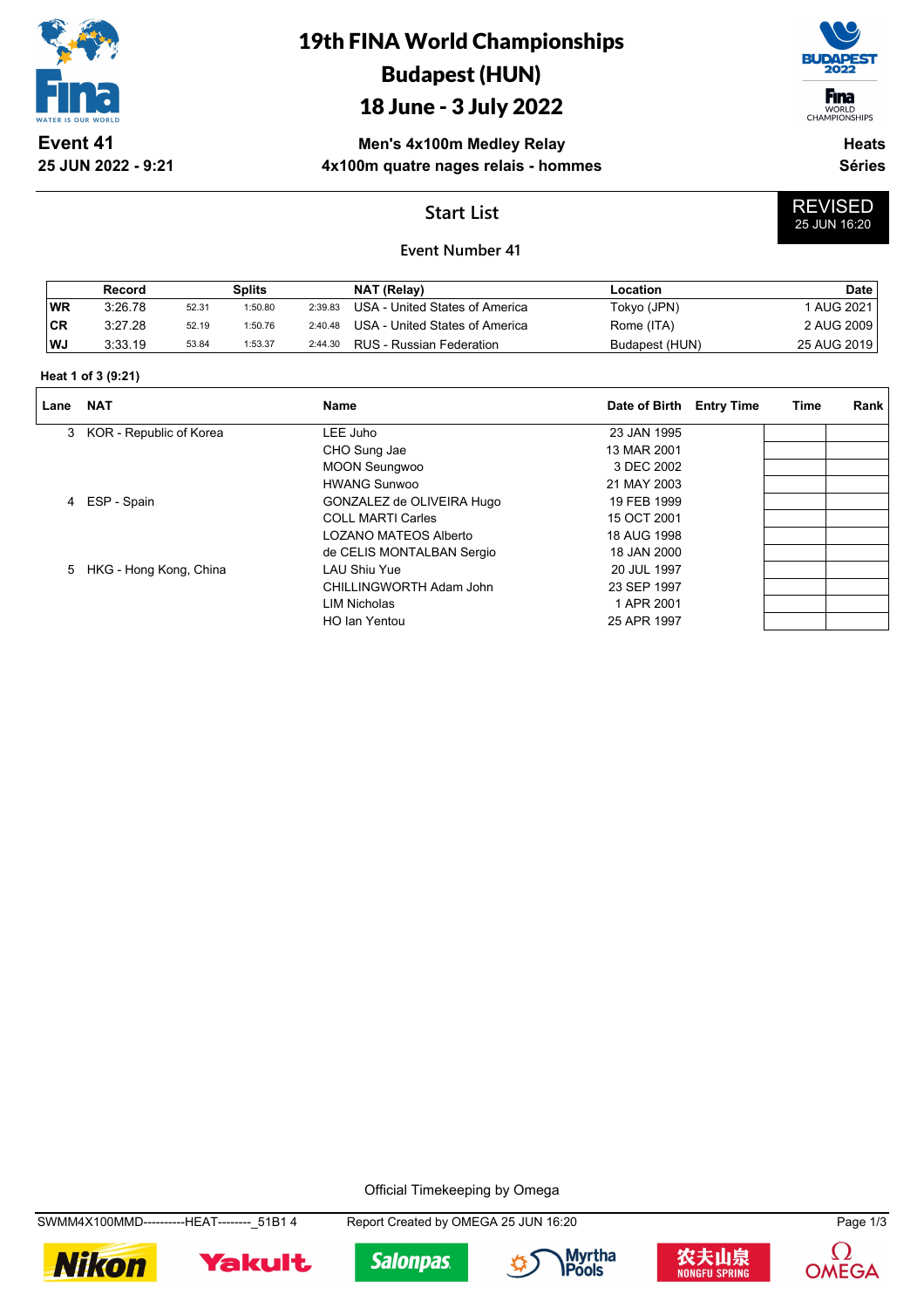

# 19th FINA World Championships Budapest (HUN)

## 18 June - 3 July 2022

**Men's 4x100m Medley Relay 4x100m quatre nages relais - hommes**



WORLD<br>CHAMPIONSHIPS **Heats**

REVISED 25 JUN 16:20

**Séries**

**Start List**

#### **Event Number 41**

**Heat 2 of 3 (9:27)**

**25 JUN 2022 - 9:21**

| Lane | <b>NAT</b>                       | Name                                 | Date of Birth Entry Time |            | Time | Rank |
|------|----------------------------------|--------------------------------------|--------------------------|------------|------|------|
| 0    | ISR - Israel                     |                                      |                          | <b>DNS</b> |      |      |
| 1    | VIE - Vietnam                    | <b>TRAN Hung Nguyen</b>              | 20 JAN 2003              | 3:39.76    |      |      |
|      |                                  | PHAM Thanh Bao                       | 17 MAR 2001              |            |      |      |
|      |                                  | HO Nguyen Duy Khoa                   | 18 MAR 2005              |            |      |      |
|      |                                  | <b>HOANG Quy Phuoc</b>               | 24 MAR 1993              |            |      |      |
| 2    | <b>GRE - Greece</b>              | <b>MAKRYGIANNIS Evangelos</b>        | 18 JUN 2000              | 3:34.61    |      |      |
|      |                                  | <b>MERETSOLIAS Konstantinos</b>      | 23 AUG 1998              |            |      |      |
|      |                                  | <b>STAMOU Konstantinos Emmanouil</b> | 10 JUL 2003              |            |      |      |
|      |                                  | <b>MARKOS Dimitrios</b>              | 13 SEP 2001              |            |      |      |
| 3    | CHN - People's Republic of China | XU Jiayu                             | 19 AUG 1995              | 3:31.72    |      |      |
|      |                                  | QIN Haiyang                          | 17 MAY 1999              |            |      |      |
|      |                                  | WANG Changhao                        | 1 AUG 2002               |            |      |      |
|      |                                  | <b>PAN Zhanle</b>                    | 4 AUG 2004               |            |      |      |
| 4    | <b>GBR</b> - Great Britain       | <b>GREENBANK Luke</b>                | 17 SEP 1997              | 3:27.51    |      |      |
|      |                                  | <b>WILBY James</b>                   | 12 NOV 1993              |            |      |      |
|      |                                  | PETERS Jacob Thomas Taylor           | 20 AUG 2000              |            |      |      |
|      |                                  | <b>BURRAS Lewis Edward</b>           | 12 FEB 2000              |            |      |      |
| 5    | AUS - Australia                  | <b>LARKIN Mitchell</b>               | 9 JUL 1993               | 3:29.60    |      |      |
|      |                                  | STUBBLETY-COOK Zac                   | 4 JAN 1999               |            |      |      |
|      |                                  | <b>TEMPLE Matthew</b>                | 20 JUN 1999              |            |      |      |
|      |                                  | <b>CARTWRIGHT Jack</b>               | 22 SEP 1998              |            |      |      |
| 6    | FRA - France                     | NDOYE-BROUARD Y                      | 29 NOV 2000              | 3:32.50    |      |      |
|      |                                  | <b>VIQUERAT Antoine</b>              | 5 OCT 1998               |            |      |      |
|      |                                  | <b>MARCHAND Leon</b>                 | 17 MAY 2002              |            |      |      |
|      |                                  | <b>GROUSSET Maxime</b>               | 24 APR 1999              |            |      |      |
|      | 7 AUT - Austria                  | <b>REITSHAMMER Bernhard</b>          | 17 JUN 1994              | 3:36.62    |      |      |
|      |                                  | <b>BAYER Valentin</b>                | 8 DEC 1999               |            |      |      |
|      |                                  | <b>BUCHER Simon</b>                  | 23 MAY 2000              |            |      |      |
|      |                                  | <b>GIGLER Heiko</b>                  | 17 JUN 1996              |            |      |      |
| 8    | <b>BRA - Brazil</b>              | <b>DIAS MASSE BASSETO Guilherme</b>  | 12 MAR 1997              | 3:42.51    |      |      |
|      |                                  | <b>GOMES JUNIOR Joao</b>             | 21 JAN 1986              |            |      |      |
|      |                                  | <b>GONCHE M</b>                      | 5 JAN 1999               |            |      |      |
|      |                                  | <b>FRANCO BORGES Luiz Gustavo</b>    | 21 MAY 1999              |            |      |      |
| 9    | TPE - Chinese Taipei             | <b>CHUANG Mu-Lun</b>                 | 6 FEB 2001               |            |      |      |
|      |                                  | CAI Bing Rong                        | 17 DEC 1996              |            |      |      |
|      |                                  | <b>WANG Kuan-Hung</b>                | 23 JAN 2002              |            |      |      |
|      |                                  | WANG Hsing-Hao                       | 5 JUN 1999               |            |      |      |

Official Timekeeping by Omega

SWMM4X100MMD----------HEAT--------\_51B1 4 Report Created by OMEGA 25 JUN 16:20 Page 2/3